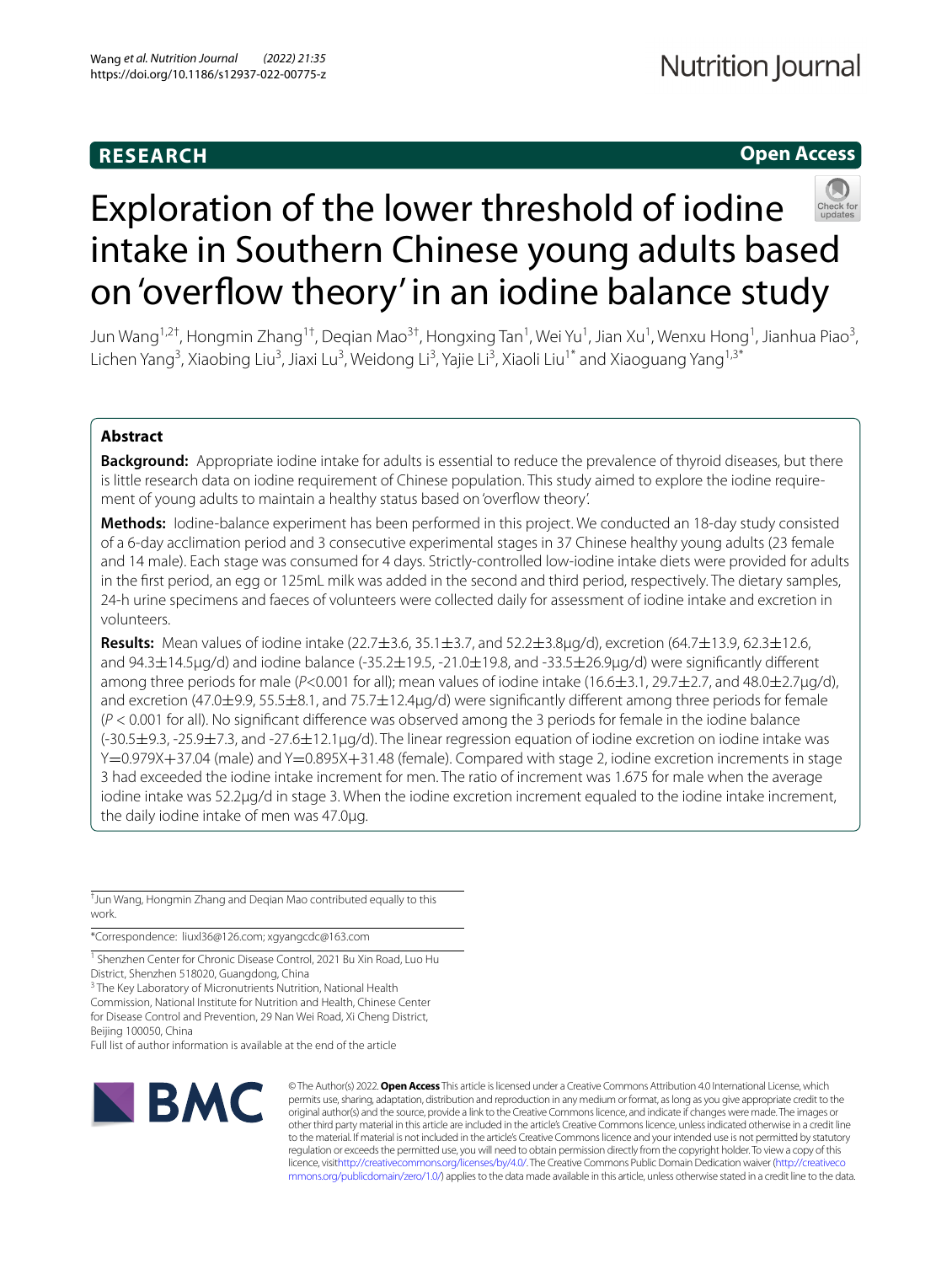Our results indicate the lower limit of iodine requirement for Chinese young men is 47.0μg/d. The trial was registered at [www.chictr.org.cn](http://www.chictr.org.cn) as ChiCTR1800014877.

**Keywords:** Iodine, Iodine overfow, Chinese adults, Balance experiment, Euthyroid

# **Background**

Iodine is one of the essential trace elements for the human body. It plays an important role in the synthesis of thyroid hormone and has been regarded as a determinant of thyroid disorders  $[1]$  $[1]$ . Long-term iodine insufficiency intake is a risk factor for nodules, subclinical hypothyroidism and thyroid goitre [\[2](#page-7-1), [3\]](#page-7-2). Since universal salt iodization (USI) was implemented in 1995, China has made remarkable achievements in the prevention and control of iodine defciency disorders (IDD). By the end of 2015, 94.2% of rural China had reached the target of eliminating IDD) [[4\]](#page-7-3). A report from China National Expert Committee on Food Safety Risk Assessment showed that the iodine nutritional status of Chinese residents is generally at an appropriate and safe level in 2010 [\[5](#page-7-4)]. However, several recent studies reported that excessive iodine intake may associated with high thyroid volume for children [\[6](#page-7-5), [7\]](#page-7-6) and hypothyroidism, thyroid nodules for adults [\[8,](#page-7-7) [9](#page-7-8)]. Furthermore, along with the increasing of thyroid cancer, the relationship between iodine excess and USI has caused more concern [[10\]](#page-7-9). Considering these factors, China revised the iodized salt standard from 35 mg/kg to 20~30 mg/kg in 2012, resulting average iodine content in edible salt decreased from 30.7 mg/kg in 2005 to 24.3 mg/kg in 2014 [\[11](#page-7-10)]. The new iodized salt criterion inevitably has an impact on the total dietary iodine intake of Chinese. Therefore, a reasonable iodine dietary reference intake should be established to ensure public health.

There are obvious regional differences in dietary iodine reference intake throughout the world. The United States and Canada set the iodine estimated average requirement (EAR) of 95 μg/d for adults using data published in the 1960s on thyroid iodine metabolism, turnover and balance studies [\[12–](#page-7-11)[14\]](#page-7-12). Because of the lack of experimental data on Chinese population, Chinese Nutrition Society determined the EAR for iodine as 85μg/d considering the diference in body weight between adult Chinese population and Western population [[15\]](#page-7-13). In addition, with the implementation of USI, the iodine nutritional status of the populations in the world has undergone tremendous changes, and thus thyroid iodine content and turnover in euthyroid subjects recently are diferent from that in the middle of last century. Therefore, the iodine requirement based on the results of previous studies has been difficult to adapt to the change of iodine requirement under the new global iodine nutrition background.

Metabolic balance study is a classical method to determine nutrient requirements by assessing the relationship between total nutrient intake and excretion [\[16](#page-7-14)]. For iodine-sufficient adults, the iodine balance should be zero balance for a while, that is, total iodine intake and excretion are basically equal. Under normal conditions, about 90% of the iodine in the human body is excreted through the urine, and about 10% of the iodine is excreted through the feces, then the iodine excretion through the urine and feces can represent the total iodine excretion [[4\]](#page-7-3). However, there are very few iodine balance studies have been reported in China due to the difficulty in controlling dietary iodine intake and the difficulty in collecting complete 24 hour urine over a period of time [[17\]](#page-7-15).

Based on the balance study theory and iodine nutritional status of Chinese adults, the 'iodine overfow' theory was proposed in 2020 and had been applied to explore the iodine requirement of the northern population  $[18]$  $[18]$ , that is: 1) healthy adults can absolutely and efectively utilize iodine, and when the iodine intake is sufficient for the body's metabolic needs and necessary storage, the excess iodine will be excreted; 2) iodine excretion increases with the increase of iodine intake and when iodine intake exceeds a certain threshold, the increased dietary iodine intake will be completely excreted, this threshold should be the lower limit of iodine dietary reference intake for adults. As China has vast territory, there are great diferences in dietary habits and food iodine content between south and north. The aim of present study was to determine lower threshold of iodine intake for young adults in South China according to the 'iodine overflow' theory.

# **Methods**

# **Subjects**

We recruited 39 volunteers aged 18~23 years old from Shenzhen Polytechnic in 2018. The weight and height of the volunteers were measured by calibrated instruments to calculate body mass index (BMI). All the subjects were given unifed physical examinations in professional hospital before and after dietary interventions. Overnight  $(\geq 8$  hour) fasting blood specimens were collected from each participant for measurement of thyroid hormones, infammatory, liver and kidney function indicators. Volunteers were included in our study if they fulflled the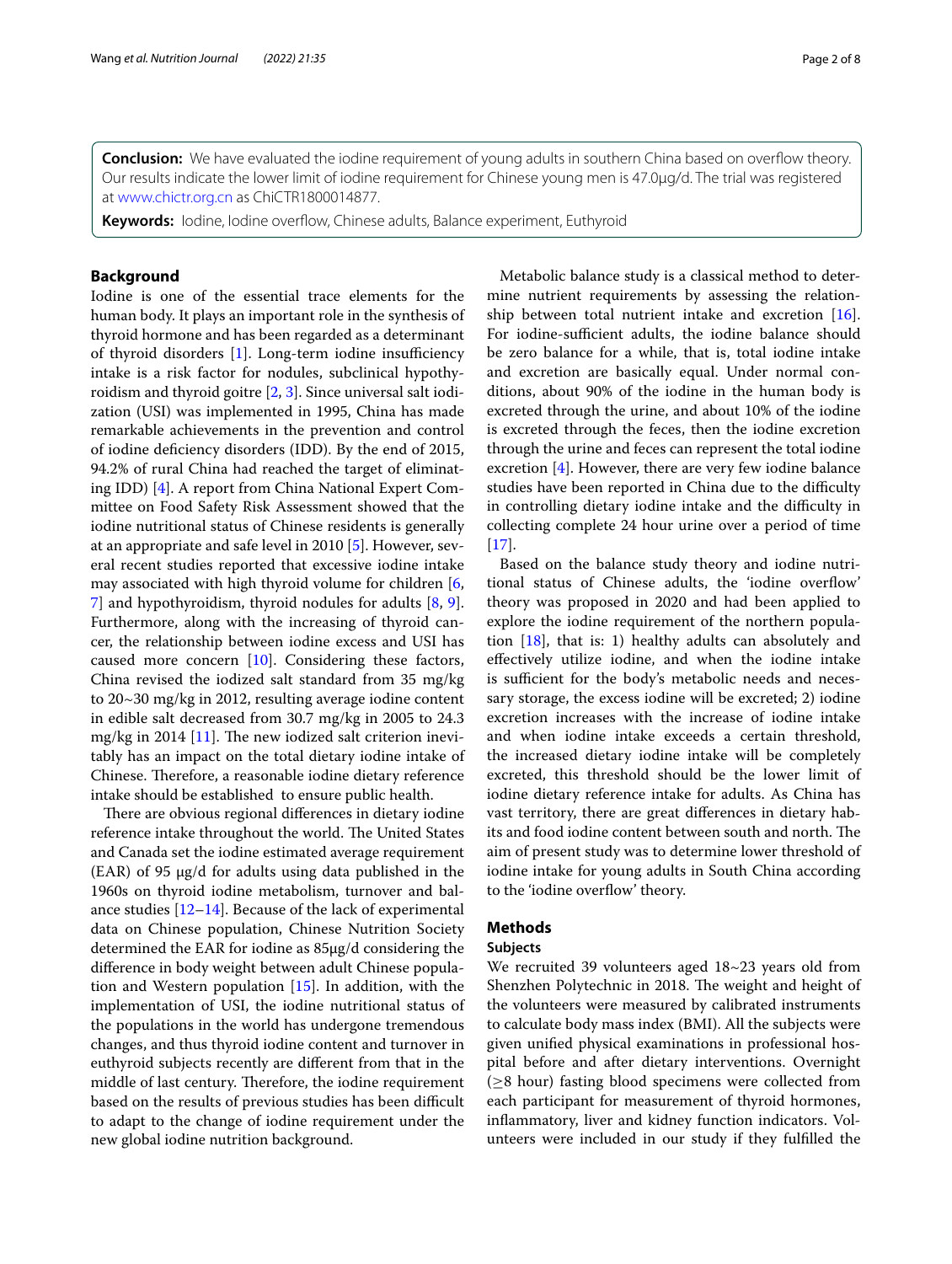following criteria: 1) normal thyroid function (defned as thyroid-stimulating hormone (TSH) of 0.35-5.5 mIU/l, free triiodothyronine (FT3) of 3.5-6.5 pmol/l and free thyroxine (FT4) of 11.5-22.7 pmol/l), no thyroid disorders and treatment history; 2) no exposure to iodinecontaining dietary supplement or iodine-containing medication; 3) normal urinary iodine concentration; 4) no functional constipation or diarrhea.

This trial was registered in the Chinese Clinical Trial Registry (ChiCTR1800014877). All procedures involving human participants were approved by the Ethical Committee of the Chinese Center for Disease Control and Prevention. All subjects provided their written informed consent prior to participation.

# **Sample size**

The sample sizes were calculated by using Gpower 3.1 software. As the study was a before–after self-controlled study, it was estimated that 34 participants would be required for a paired t-test to detect a medium efect size (*F*=0.5) with a statistical power (1–β error probability) of 80% and an  $\alpha$  of 0.05. Thus, our sample size of 37 was adequate.

# **Study design**

Considering the potential efect of female physiological period, the whole study was executed limited to a total duration of 18 days, which was divided into acclimation period and three low-iodine intake stages. The project took place in late spring and early summer (March and April) in the southern Chinese metropolis of Shenzhen, with ambient temperatures around 20 degrees. The subjects were required to avoid intensive physical activities during the whole study for controlling iodine excretion from sweat. Diet plans were carefully designed based on balanced meals avoiding from iodine-rich foods and condiments (i.e., kelp, seaweed, iodized salt, etc.). Serving foods and drinking water were restrictively monitored and provide to all the participants. Acclimation period was 6 days before the beginning of the studies in order to reducing the efect of stored iodine in the thyroid (Fig. [1](#page-2-0)). Subsequently, there were three low-iodine diet (LID) stages, each lasting 4 days (12 days total). In stage 2 and 3, a hard-boiled egg (approx. 50g each) or 125 mL of milk was used for intervention, respectively. The dietary samples, 24-h urine specimens and faeces of volunteers were collected daily by our investigators.

# **Diet design, preparation and processing**

According to the basic data of the typical dietary pattern obtained from the school canteen and market supply, a 12-day recipe met the principles of nutrient balance was designed by nutritionists. Daily recipe contained staple food, vegetables, fruits, beans and meat, but seaweed and kelp were prohibited. Before food processing, the iodine contents of all cooked foods, including raw materials, compound condiments, snacks and drinking water, were carefully determined. Diets contained diferent levels of iodine in diferent periods. All diet cooked with non-iodized salt by the canteen staf. Six drinking water samples collected in school have been detected, and the mean water iodine was 11.8 μg/L. To avoid the bias of iodine content in diferent drinks, commercially available pure water in the supermarket was used to cook food and drink for subjects. The 12-day recipe used in this study was shown in Supplemental Table [1.](#page-6-0)

# **Sample collection**

Participants were provided with a plastic beaker (1L) and two plastic bags with sealed lid (5L), and they were guided and demonstrated how to collect the 24-h urine by staff. The 24-h urine was collected for 12 consecutive days from 7 am on the frst day to 7 am on the 13th day of the trial. Upon completion of the 24-h collection, the urine volume of each participant was measured and four aliquots were frozen at -20°C for later analysis.

Carmine capsule was administered to all subjects before breakfast to mark feces on the frst day, ffth day, ninth day and the thirteenth day respectively. Fecal specimens of each subject were collected according to the labeled red pigmentation at each stage. Once the feces of each stage were completely collected, they were weighed, homogenized, proportionally taken a portion for about 200g and pressed using moulding followed by lyophilization and freezing at -20°C.

During the study, all the diet offered to the subjects was cooked by the university canteen according to the recipe. Trained staf weighed the food supplied for the subjects

<span id="page-2-0"></span>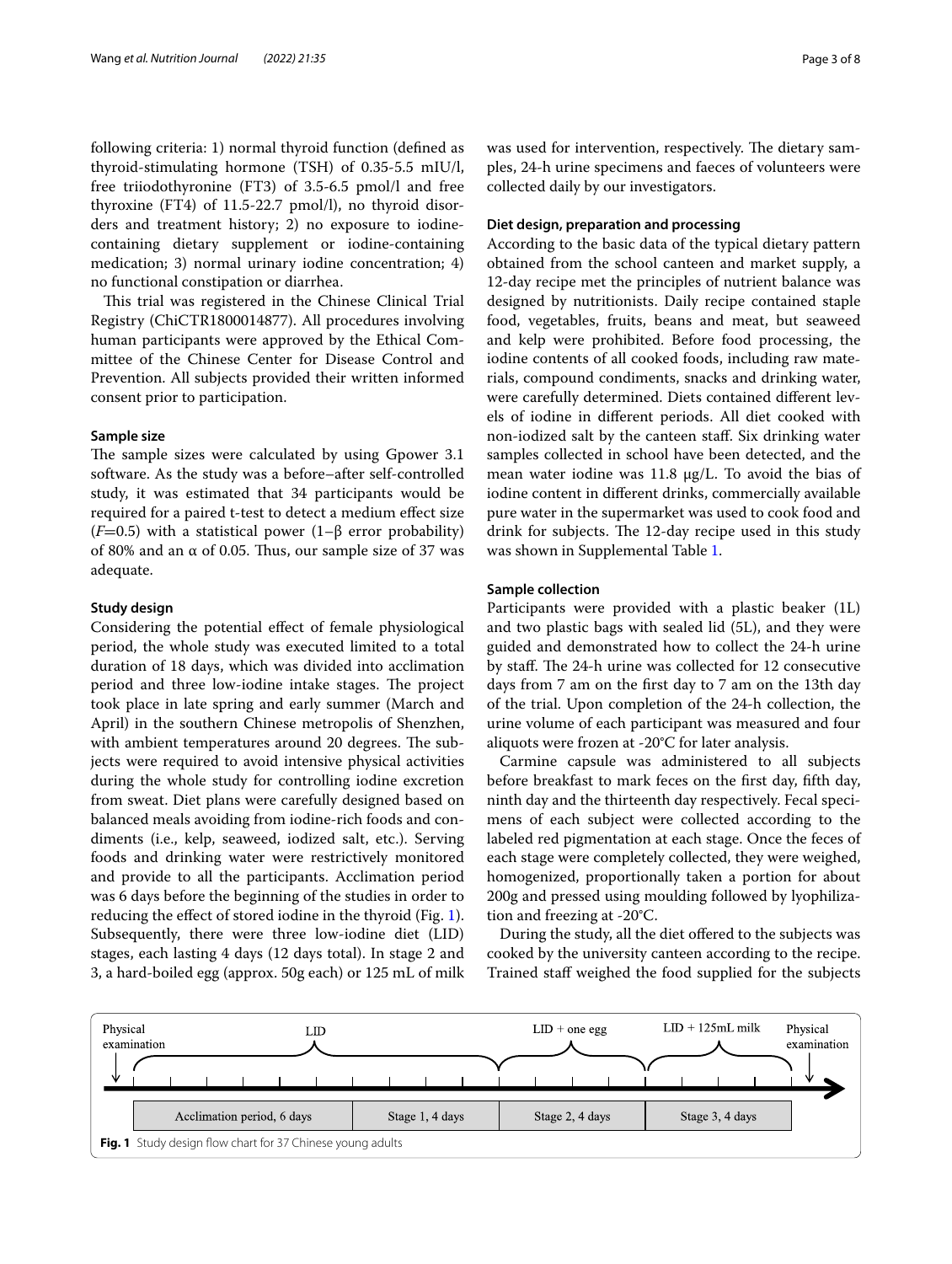before and after each meal to access actual intake. A duplicate dietary sample for each meal was collected and homogenized in one hour, and then stored in the refrigerator at -20°C before detection.

## **Laboratory analysis**

Quantitative rapid test kits (Conson Biochemicals, China) were used to detect 24-hour urinary iodine concentration every day to prevent iodine intake other than the diet we provided. Iodine content in food [\[19](#page-7-17)], urine [[20\]](#page-7-18) and faeces [\[19](#page-7-17)] were determined using arseniccerium catalytic spectrophotometry at National Iodine Deficiency Disease Reference Laboratory in Beijing. The serum thyrotropin (TSH), free thyroxin (FT4) and free triiodothyronine (FT3) were measured in all participants by an automated chemiluminescence immunoassay analyzer (Bayer ADVIA Cetaur System, Bayer Healthcare, Germany).

## **Quality control**

Multiple quality control (QC) measures were introduced to guarantee the reliability of the study fndings. Prior to the beginning of the survey, all the investigators were trained uniformly for recording weighed food by the principal investigator from National Institute for Nutrition and Health of Chinese CDC. Double entry data have been used to ensure accuracy and completeness. One of the difculties and limitations in the study was the 24-hour urine samples collection. The total urine volume and 24-hour urinary creatinine excretion were applied to validate the completeness of the 24-hour collection sample. Eating out or consuming food not provided by the project team, was prohibited. The iodine concentrations of 24-hour urine samples were determined promptly every day, and 24-hour urine iodine excretion was calculated to monitor volunteers' dietary iodine intake. Carmine red, a biologically inert substance that was rapidly excreted in faeces, was administered to all participants at the beginnings and ends of each stage to distinguish different stages of stool samples.

## **Statistical analysis**

Data were analyzed using Excel and IBM SPSS 21.0 Statistics software. The normal distribution of data was checked using the Shapiro-Wilk test. Normally distributed data were expressed as mean  $\pm$  SD, while nonnormally distributed data were expressed as the median (25th-75th percentiles). Diferences among the 3 periods were analyzed by one-way repeated measures ANOVA and by the use of Bonferroni correction for multiple comparisons. A *P* value < 0.05 was considered as statistically signifcant.

## **'Iodine overfow' hypothesis**

'Iodine overflow' hypothesis  $[18]$  $[18]$  was first proposed by our group in 2020, which was appropriate for exploring the recommended nutrient intake of iodine under saturation state. Shenzhen, as a coastal city, has implemented USI policy over twenty years and the iodine nutrition status of its residents is appropriate. Therefore, dietary iodine was adequate to meet needs for thyroid hormone synthesis and required storage, while the remaining iodine maybe excreted by 'overflow'. As we know, iodine excretion increases with iodine intake in certain extent. Dietary contained 3 concentrations of iodine was successively provided for all subjects in 3 periods. Data of iodine excretion increment and intake increment were obtained using the change of iodine intake and excretion between diferent periods. Ratio was calculated by the iodine excretion increment to iodine intake increment. A scatter diagram was plotted by ratio vs iodine intake, and then the iodine intake was calculated when ratio equaled to 1 with linear regression method.

# **Results**

# **Characteristic of study population**

Of the 39 young healthy adults recruited, 37 (23 female and 14 male) successfully completed this study were included. As shown in Table [1](#page-3-0), the means of average age and BMI for all 37 participants were  $20.1 \pm 1.0$ years and  $20.5 \pm 2.8$  kg/m<sup>2</sup>, respectively. Median urinary iodine concentration (UIC) at screening was 121.5 (90.9-181.8) μg/L and 126.4 (73.9-161.9) μg/L for male and female, respectively. After acclimation period, the UIC was 31.5 (25.6-43.3) μg/L for male and 20.0 (15.2- 31.7) μg/L for female.

The level of TSH, FT4 and FT3 were all within the normal reference value (Table [2](#page-4-0)). The measured mean  $\pm$  SD serum TSH, FT4 and FT3 of male before trial (1.98 $\pm$ 0.72 µIU/ml, 19.62 $\pm$ 2.48 pmol/L and 5.67 $\pm$ 0.45

<span id="page-3-0"></span>

| Table 1 General characteristics of the subjects |
|-------------------------------------------------|
|-------------------------------------------------|

|                            | All $(n=37)$       | Male $(n=14)$      | Female $(n=23)$    |
|----------------------------|--------------------|--------------------|--------------------|
|                            |                    |                    |                    |
| Age <sup>a</sup> , year    | $20.1 + 1.0$       | $20.2 \pm 0.7$     | $20.1 \pm 1.1$     |
| Height <sup>a</sup> , cm   | $165.2 + 9.1$      | 174.5±6.1*         | $159.5 + 4.9$      |
| Weight <sup>a</sup> , kg   | 56.6±13.2          | 68.2±13.9*         | $49.6 + 6.4$       |
| $BMla$ , kg/m <sup>2</sup> | $20.5 \pm 2.8$     | $22.3 + 3.4*$      | $19.4 \pm 1.7$     |
| $UIC1, b, \mu g/L$         | 126.4 (76.2-165.2) | 121.5 (90.9-181.8) | 126.4 (73.9-161.9) |
| $UIC2, b$ , µg/L           | 25.3 (17.7-33.6)   | 31.5 (25.6-43.3)   | 20.0 (15.2-31.7)   |

<sup>a</sup> Values are means  $\pm$  SDs; <sup>b</sup>Values are medians (P25-P75); *BMI* Body mass index,  $UIC<sup>1</sup>$  urinary iodine concentration at screening,  $UIC<sup>2</sup>$  urinary iodine concentration after acclimation period; \**P*<0.05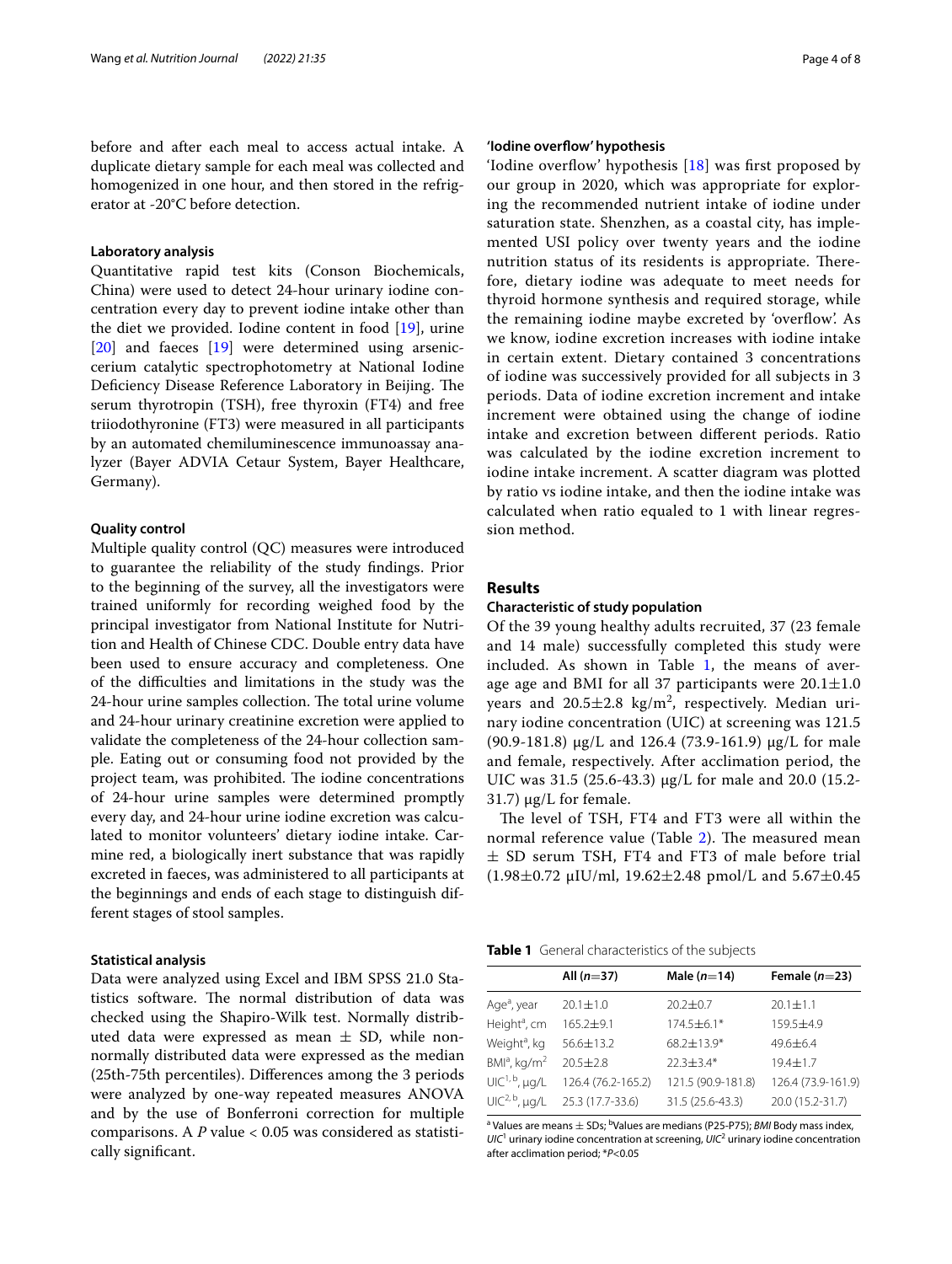<span id="page-4-0"></span>**Table 2** Comparison of thyroid function parameters before and after trial (mean  $\pm$  SD)

|                 | FT4 (pmol/L)   | FT3 (pmol/L)  | TSH (µIU/ml)  |
|-----------------|----------------|---------------|---------------|
| Male $(n=14)$   |                |               |               |
| Before trial    | $19.62 + 2.48$ | $5.67 + 0.45$ | $1.98 + 0.72$ |
| After trial     | $20.54 + 2.23$ | $5.61 + 0.53$ | $2.02 + 0.84$ |
| P value         | 0.167          | 0.744         | 0.904         |
| Female $(n=23)$ |                |               |               |
| Before trial    | 17.74 + 2.09   | $4.92 + 0.6$  | 1.86±0.91     |
| After trial     | 1744+215       | $4.92 + 0.59$ | $1.72 + 0.94$ |
| P value         | 0.330          | 0.970         | 0.079         |
| All $(n=37)$    |                |               |               |
| Before trial    | $18.45 + 2.4$  | $5.2 + 0.65$  | $1.91 + 0.83$ |
| After trial     | $18.61 + 2.64$ | $5.18 + 0.65$ | 1.83+0.89     |
| P value         | 0.604          | 0.797         | 0.147         |

*FT*4 free thyroxine, *FT*3 free triiodothyronine, *TSH* thyroid stimulating hormone

pmol/L) had no signifcant diference compared with the values from after trial  $(2.02\pm0.84 \text{ µIU/ml})$ , 20.54 $\pm$ 2.23 pmol/L and 5.61 $\pm$ 0.53 pmol/L,  $P > 0.05$ ). Similar results were seen in female.

## **Dietary iodine intake, urinary and fecal iodine excretion**

The values of iodine intake, iodine excretion and iodine balance of 37 volunteers at diferent iodine doses are shown in Table [3.](#page-4-1) A total of 359 samples were analyzed in this study, while others were excluded because their urine collection were not complete. Signifcant diferences in total iodine intake were found among all 3 doses for both males and females (*P*<0.001 for all comparisons). Among diferent iodine intake statuses, iodine excretion difered in both of the genders  $(P < 0.001)$ . There were no significant diferences in iodine retention among the 3 periods for female  $(P = 0.262)$ .

Figure [2](#page-5-0) displayed the relationship between iodine excretion and iodine intake for male (Fig. [2A](#page-5-0)), female (Fig.  $2B$  $2B$ ) and all subjects (Fig.  $2C$ ), respectively. The regression equations were  $Y=0.979X+37.04$  (male) and  $Y=0.895X+31.48$ (female). The intercepts 37.04 $\mu$ g/d and 31.48μg/d represented an indispensable iodine excretion, which were equally diferent from zero (*P*<0.001).

Iodine excretion increment increased with increasing iodine intake increment as shown in Table [4](#page-5-1). Compared with stage 1, the average daily iodine intake for male increased 12.4μg in stage 2, while the average daily iodine excretion decreased 3.2μg, and the ratio was -0.324. Furthermore, the average iodine intake in stage 3 was 17.7μg/d more than stage 2, while the average iodine excretion increment was  $29.3\mu g/d$ . The ratio of increment was 1.675 for male when the average iodine intake was

<span id="page-4-1"></span>**Table 3** Summary of daily iodine intake, iodine excretion, and iodine retention for the subjects (mean  $\pm$  SD)

|                                   | Stage 1          | Stage 2                                                         | Stage 3                       | pc      |
|-----------------------------------|------------------|-----------------------------------------------------------------|-------------------------------|---------|
| Male $(n=14)$                     |                  |                                                                 |                               |         |
| Total iodine intake,<br>µg/d      | 22.7±3.6         | 35.1 $\pm$ 3.7 <sup>a</sup>                                     | 52.2 $\pm$ 3.8 <sup>ab</sup>  | < 0.001 |
| Urine iodine, µg/d                | $56.4 + 13.2$    | $51.4 + 11.5$ <sup>a</sup>                                      | 78.9±15.4 ab                  | < 0.001 |
| Feces iodine, µg/d                | $9.1 + 4.0$      | 11.9±3.4                                                        | $16.7 \pm 5.8^{\circ}$        | < 0.001 |
| Total jodine excre-<br>tion, µg/d | 64.7±13.9        | $62.3 \pm 12.6$                                                 | 94.3 $\pm$ 14.5 <sup>ab</sup> | < 0.001 |
| lodine balance, µg/d              | $-35.2 \pm 19.5$ | $-21.0 + 19.8$ <sup>a</sup>                                     | $-33.5+26.9^{b}$              | < 0.001 |
| Female $(n=23)$                   |                  |                                                                 |                               |         |
| Total iodine intake,<br>µg/d      | $16.6 + 3.1$     | $29.7 + 2.7$ <sup>a</sup>                                       | $48.0 + 2.7$ <sup>ab</sup>    | < 0.001 |
| Urine iodine, µg/d                | 40.8±9.5         | $47.8 + 8.1a$                                                   | $66.4 \pm 11.0^{ab}$          | < 0.001 |
| Feces iodine, µq/d                | $6.2 + 1.6$      | $8.0 + 3.1$                                                     | $9.7 + 6.5^a$                 | 0.044   |
| Total jodine excre-<br>tion, µg/d | $47.0 + 9.9$     | $55.5 + 8.1a$                                                   | $75.7 + 12.4^{ab}$            | < 0.001 |
| lodine balance, µg/d              | $-30.5 \pm 9.3$  | $-25.9 \pm 7.3$                                                 | $-27.6 \pm 12.1$              | 0.262   |
| Total $(n=37)$                    |                  |                                                                 |                               |         |
| Total iodine intake,<br>µg/d      | $18.9 + 4.4$     | $31.7 + 4.1$ <sup>a</sup>                                       | 49.6 $\pm$ 3.7 ab             | < 0.001 |
| Urine iodine, µg/d                | 46.7±13.3        | $49.2 + 9.6$                                                    | $71.1 + 14.0^{ab}$            | < 0.001 |
| Feces iodine, µg/d                | $7.3 + 3.1$      | $9.5 + 3.7a$                                                    | $12.3 + 7.1a$                 | < 0.001 |
| Total jodine excre-<br>tion, µg/d | 53.7±14.3        | 58.1 $\pm$ 10.4 $a$                                             | $82.7 + 15.9$ <sup>ab</sup>   | < 0.001 |
| lodine balance, µg/d              |                  | $-32.3 \pm 14.0$ $-24.1 \pm 13.4$ <sup>a</sup> $-29.8 \pm 18.9$ |                               | 0.003   |

<sup>a</sup> P < 0.05 between each periods with the stage 1; <sup>b</sup>P < 0.05 between each stages with the stage 2; <sup>c</sup>the differences among the three stages were evaluated using repeated-measure ANOVA with Bonferroni correction

52.2μg/d in stage 3. It represented that the increment of iodine intake was all excreted.

There was a significantly positive correlation between iodine increment ratio (ratio= $\triangle$ increment<sub>ex</sub>/ $\triangle$ incre ment<sub>in</sub>) and iodine intake for male  $(r=0.64, P<0.001)$ , but not for female  $(r=0.14, P=0.09)$ . Figure [3](#page-5-2) showed linear relationship between iodine increment ratio and iodine intake, the equations of the least-squares line were Y=0.095X-3.463 for male, and Y=0.014X+0.324 for female. The intercept  $(-3.463)$  and the slope  $(0.095)$ of male were significantly different from zero ( $p$ < 0.001). When the ratio was equal to 1, that was, the increment in daily iodine excretion was equal to the increment in daily iodine intake, the minimum iodine requirement of male was achieved at an iodine intake of 47.0μg/d.

# **Discussion**

Mean iodine intake of all subjects in 3 periods was  $18.9 \pm 4.4$ ,  $31.7 \pm 4.1$  and  $49.6 \pm 3.7 \mu$ g/d, respectively. The results showed that iodine intake of young adults was consistently lower than 60μg/d in three periods, which was considerably lower than 120μg/d recommended by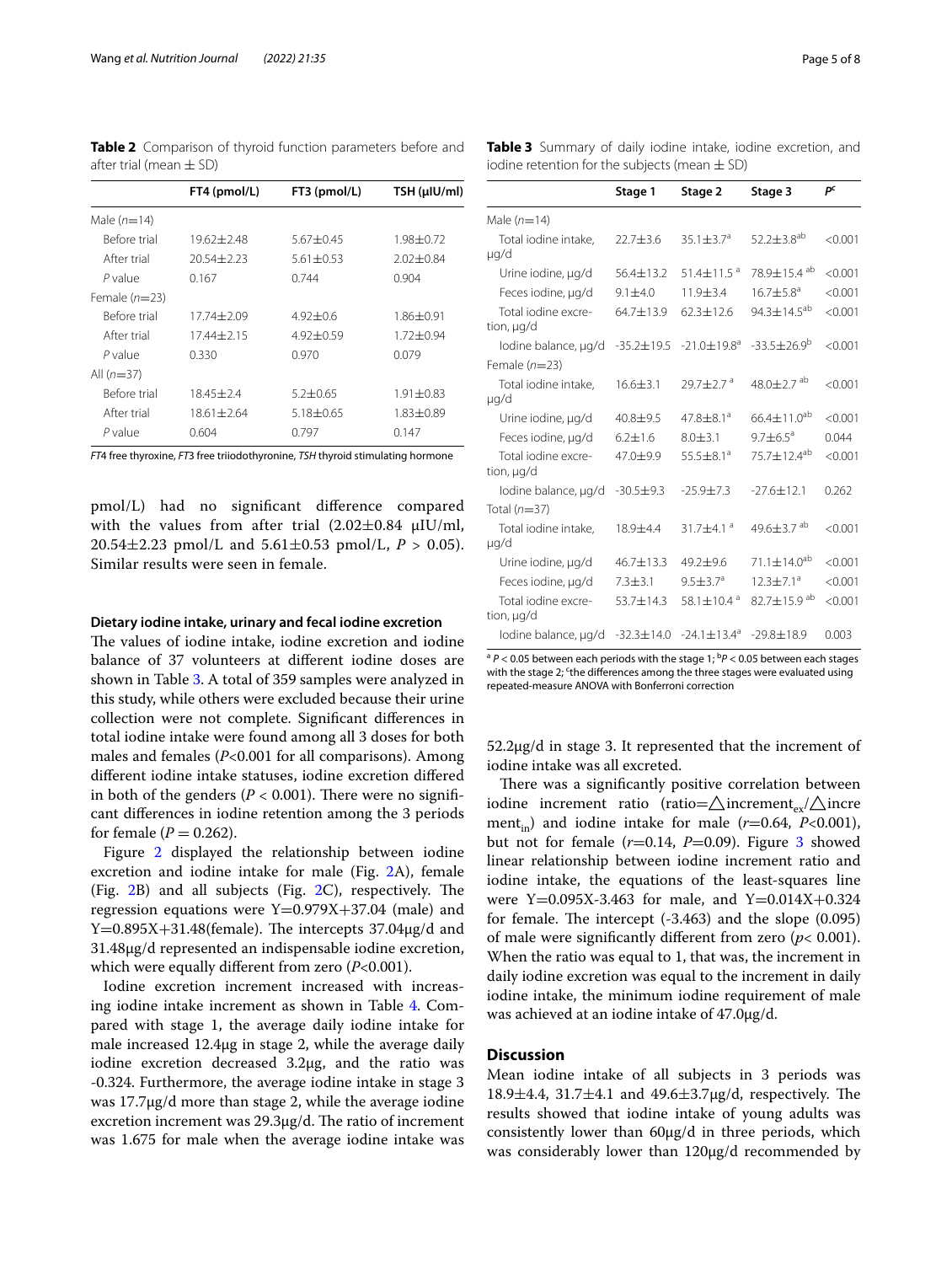

<span id="page-5-1"></span><span id="page-5-0"></span>

| <b>Variables</b> | $period2(\triangle increment)$              |                                                       |                    | $period3(\triangle increment)$                   |                                                     |                    |
|------------------|---------------------------------------------|-------------------------------------------------------|--------------------|--------------------------------------------------|-----------------------------------------------------|--------------------|
|                  | $\triangle$ increment $_{\sf in}{}^{\sf a}$ | $\triangle$ increment $_{\mathsf{ev}}{}^{\mathsf{b}}$ | ratio <sup>c</sup> | $\triangle$ increment <sub>in</sub> <sup>a</sup> | $\triangle$ increment $_{\mathsf{ex}}^{\mathsf{p}}$ | ratio <sup>c</sup> |
| Male             | 2.4                                         | $-3.2$                                                | $-0.324$           | 17.7                                             | 29.3                                                | 1.675              |
| Female           | 3.0                                         | 9.2                                                   | 0.699              | 18.5                                             | 19.0                                                | 1.034              |
| Total            | 2.8                                         | 4.3                                                   | 0.293              | 18.2                                             | 22.9                                                | .276               |

 $a \triangle$ increment<sub>in</sub> was calculated using the iodine intake of latter stage minus the previous stage;  $\triangle$ increment<sub>ex</sub> was calculated using the iodine excretion of latter stage minus the stage period ; ratio =  $\triangle$ increment<sub>ex</sub>/ $\triangle$ increment<sub>in</sub>



<span id="page-5-2"></span>Chinese Nutrition Society [[15](#page-7-13)]. As almost all subjects were in negative iodine balance during the study, and balance study cannot defne iodine requirement, we use 'iodine overfow' method to evaluate the lower threshold of iodine requirement of young adults. We observed that the ratio of iodine excretion increment and iodine intake increment increasing with the iodine intake. When the ratio equaled one, value of iodine intake 47.0μg/d was considered as the lower threshold of daily iodine intake in Chinese young male adults.

In our opinion, the negative iodine balance might be related to the iodine status of the subjects who were in an 'over-saturated state'. First of all, Shenzhen as a coastal city located in southern China has been reached the standard of eliminating IDD many years ago. Andersson [[21\]](#page-7-19) considered that the iodine stored in the thyroid gland of population is sufficient to ensure adequate hormone synthesis and secretion where USI has been efective for at least 2 years. Secondly, the 37 young adults who lived in Shenzhen at least 2 years were in an adequate nutritional iodine status before entering our study with UIC 126.4μg/L defined by the WHO standard  $[22]$  $[22]$ . We also observed urine iodine excretion increased with iodine intake although UIC was below 100μg/L (iodine defciency according to WHO) during the study. However, a recent study suggested that Chinese pregnant women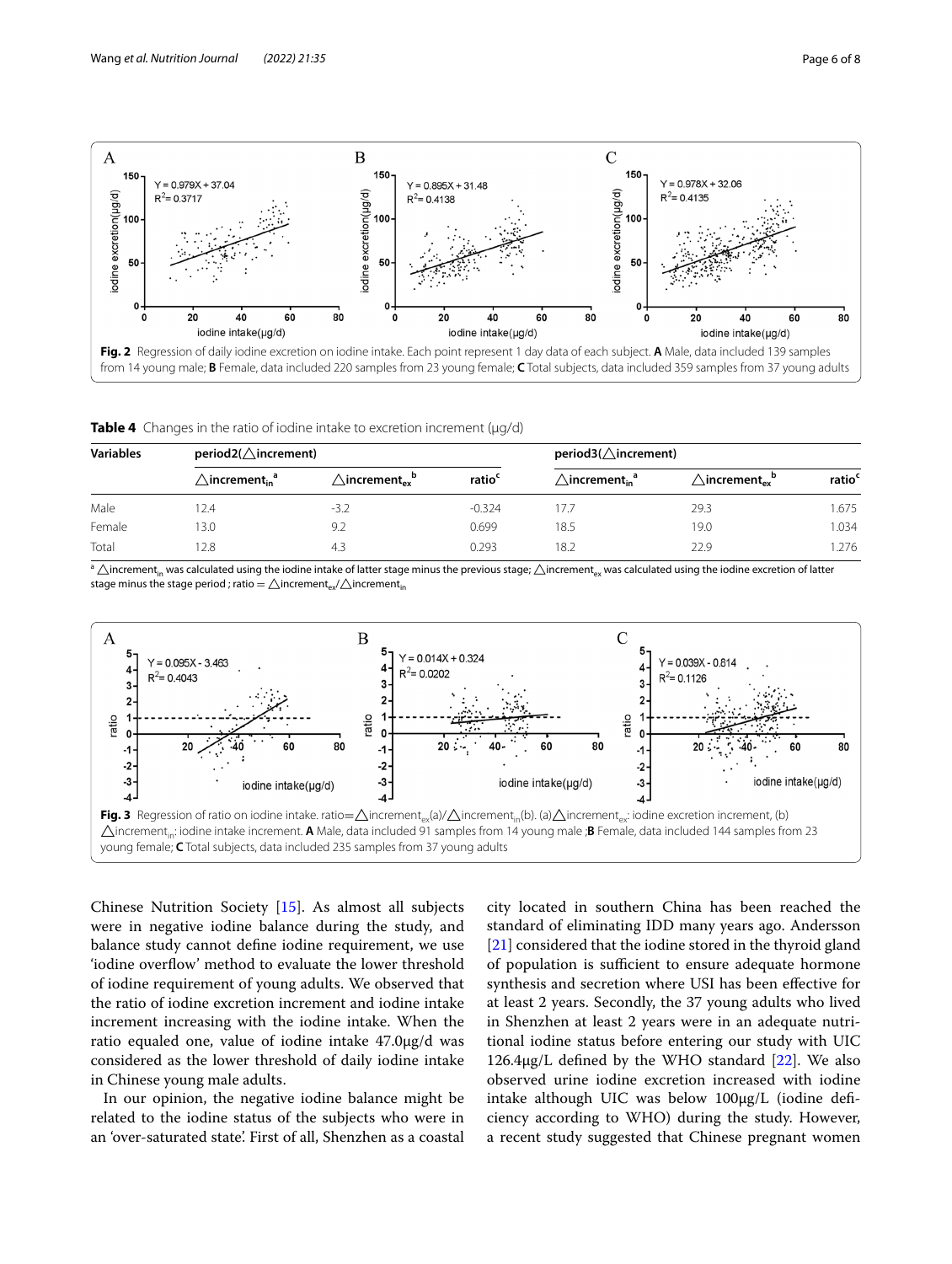with UIC of 107.4μg/L (less than the WHO's 150μg/L criterion) maintained thyroid function in both themselves and their newborn babies [[23](#page-7-21)]. Last but not least, thyroid function was detected to evaluate iodine status of subjects with low intakes (from 18.9 to 49.6μg/d) in our study. TSH, FT4 and FT3 were not only within the normal range but also had no diference before and after this study.

The balance study was usually used to determine iodine EAR of population by assessing the total iodine intake and excretion [[17](#page-7-15), [24](#page-7-22)]. From the perspective of balance study, the results of our study were consistent with previously reported fndings of negative iodine balance in healthy subjects [[25–](#page-7-23)[27\]](#page-7-24). Malvaux [[25\]](#page-7-23) found the healthy children and adolescents were in negative balance on low iodine intake of 32μg/d, similar to the iodine intake in stage 2 of our study (31.6 μg/d). One may argue that the low iodine intake lead to the negative iodine balance. A balance study conducted by Vought [[28](#page-7-25)] demonstrated that all of the healthy euthyroid volunteers were in negative balance even though they were fed with 3 levels of iodine intake ranging from 65.8 to 450.4 μg/d in random order. Nevertheless, it is impossible for healthy adults to maintain 'negative iodine balance' constantly, and the classical iodine balance experiment cannot reasonably explain this phenomenon.

Considering that the EAR cannot be calculated from our data, the method of iodine overfow was used to determine the lower limit of iodine requirement for young adults. It does not require the population to reach zero iodine balance, which to some extent makes up for the defect that the iodine balance method cannot evaluate the iodine requirement in the case of negative iodine balance. DeGroot [\[14\]](#page-7-12) had estimated the thyroid absolute iodide uptake in four normal thyroid function subjects by using radioactive  $131$ . The results showed that the mean of absolute iodine uptake was 54μg/d by the method of Riggs [\[29](#page-7-26)], close to lower limit of iodine requirement of men in our study (47.0μg/d). Nevertheless, considering ethical issues, it is currently impossible to conduct human trials using radioisotope labeling methods. Therefore, our 'iodine overfow' hypothesis may open up a new way for establishing the dietary reference intake of iodine for healthy adults even if they are in negative iodine balance.

Yang et al. [[18](#page-7-16)] first tried to explore the northern population iodine requirements according to 'iodine overflow' theory. They found that daily iodine intake of 63.4 μg might be adequate for males  $[18]$ , while our results showed that 47.0 μg/d was the minimum iodine requirement of young males. Reasons for this discrepancy might be that the baseline iodine nutritional status and dietary habits among populations throughout north and south

China are diferent [[30](#page-7-27)]. Moreover, our data indicated that females had higher minimum iodine requirement than males which was consistent with Yang et al. [\[18](#page-7-16)]. However, further researches are needed to verify the result.

Our present study has several limitations. First, a major limitation of this study is the narrower ranges of iodine exposure (18.9μg/d to 49.6μg/d) compared with previous reports, and thus contributes no information as to the effect of high iodine intakes on iodine balance. However, multiple iodine intake levels were designed at narrow range may improve the accuracy of lower threshold results. Second, it may also be objected that the total iodine excretion is underestimated because iodine losses from sweat, skin and menstruation are not measured. This study was conducted in the spring and volunteers were required to avoid high-intensity physical activity during the test to reduce sweating. Third, in order to avoid the efect of menstruation on iodine excretion and to maintain the compliance of subjects, we avoided the menstrual period and caused a relatively short experimental period. Long term infuence of such iodine intake level on thyroid function remains to be determined.

# **Conclusions**

In conclusion, to the best of our knowledge, this is the frst research to determine the iodine requirement for southern Chinese adults based on 'iodine overflow' hypothesis. We found that the iodine requirement for healthy Chinese young men was less than current EAR. Further researches are needed to verify our results in a wider ranges of iodine exposure and pay more attention to the iodine status and health of women.

#### **Abbreviations**

USI: Universal salt iodization; EAR: Estimated average requirement; TSH: Serum thyrotropin; FT4: Free thyroxin; FT3: Free triiodothyronine; UIC: Urinary iodine concentration; LID: Low-iodine diet.

## **Supplementary Information**

The online version contains supplementary material available at [https://doi.](https://doi.org/10.1186/s12937-022-00775-z) [org/10.1186/s12937-022-00775-z.](https://doi.org/10.1186/s12937-022-00775-z)

<span id="page-6-0"></span>**Additional fle 1: Supplemental Table 1.** Dietary recipe with iodine content during the experiment (μg/kg).

### **Acknowledgements**

We thank all the participants and the staff in our study, and especially thank Professor Liu Dong and Sun Shixin of Shenzhen Polytechnic for help with organizing, recruiting and sample collection.

### **Authors' contributions**

The authors' responsibilities were as follows— JW, DM, XL, and XY designed the research; DM, HZ, HT, XL, JL, WL, YL, JP, and LY conducted the research; HZ, HT, and WY: analyzed data; JW, HZ: wrote the manuscript; JX, WH, JP, and XY